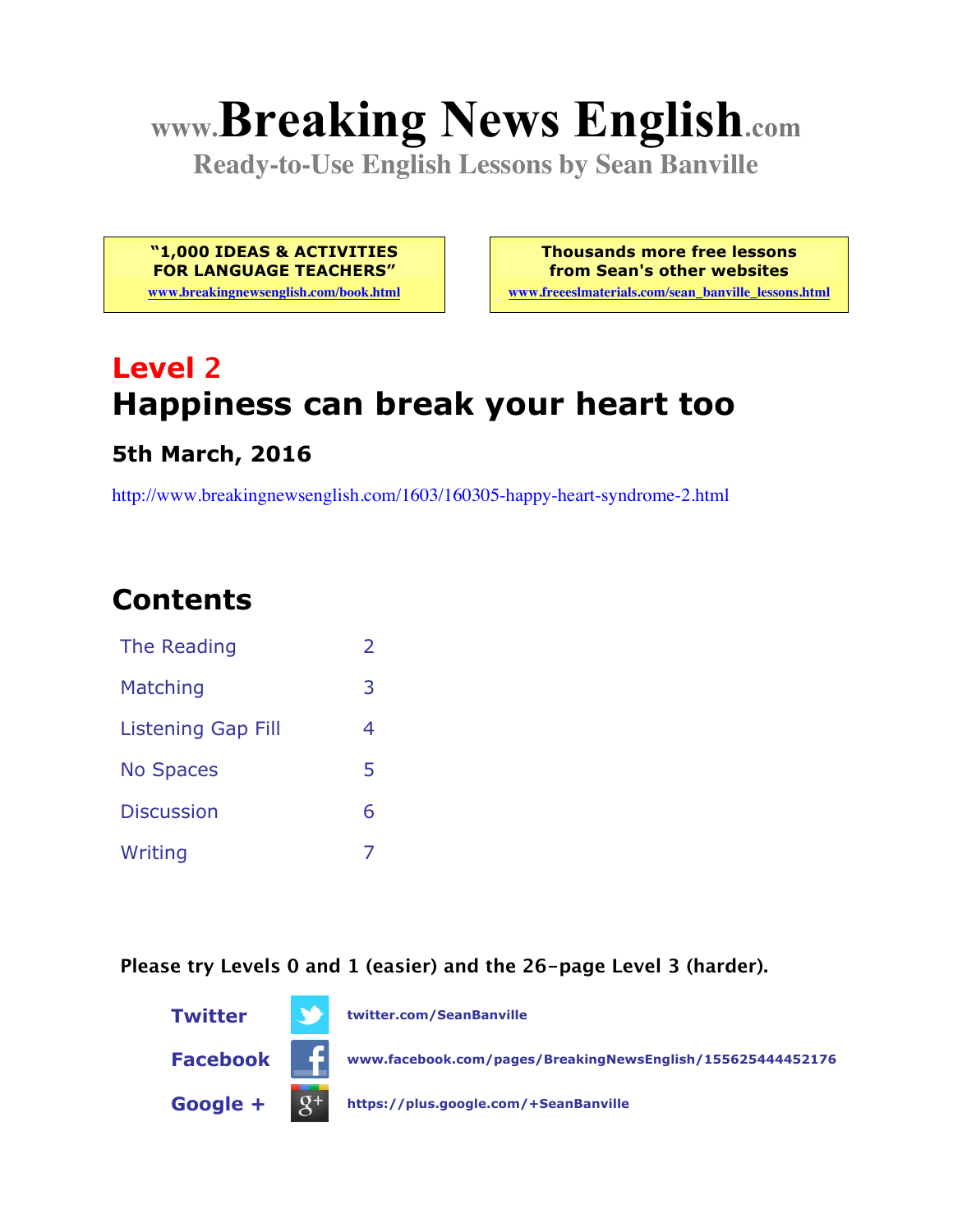### **THE READING**

From http://www.breakingnewsenglish.com/1603/160305-happy-heart-syndrome-2.html

Scientists say it isn't just sad things that make us brokenhearted. Happy events can also be bad for our heart. A broken heart is a real illness. It's not just the sadness we feel when something bad happens. We get broken heart syndrome when we are stressed and during emotional times, such as a relationship breakup, the death of family and friends, or the loss of a job. The medical name for this is Takotsubo Syndrome (TTS). People can get it, and be at risk of death, when very happy things happen. The doctors who discovered this have called it "happy heart syndrome".

The study is published in the European Heart Journal. Heart expert Dr Jelena Ghadri analysed data from 1,750 patients who suffered from TTS. The patients were from nine different countries. They found that 485 patients got TTS because of an emotional event. Twenty of these had TTS because of a happy event. The patients had heart problems after birthday parties, weddings, favourite sports teams winning, and the birth of grandchildren. Dr Ghadri said our brain may think happy and sad events are similar, so both can result in Takotsubo Syndrome.

Sources: http://**medicalxpress**.com/news/2016-03-happiness-heart.html http://www.**healthaim**.com/happy-heart-syndrome-scientists-find-happiness-can-break-heart-killpeople/43668#ixzz41q69o85e http://www.**livescience**.com/53919-broken-heart-syndrome-linked-to-positive-emotions.html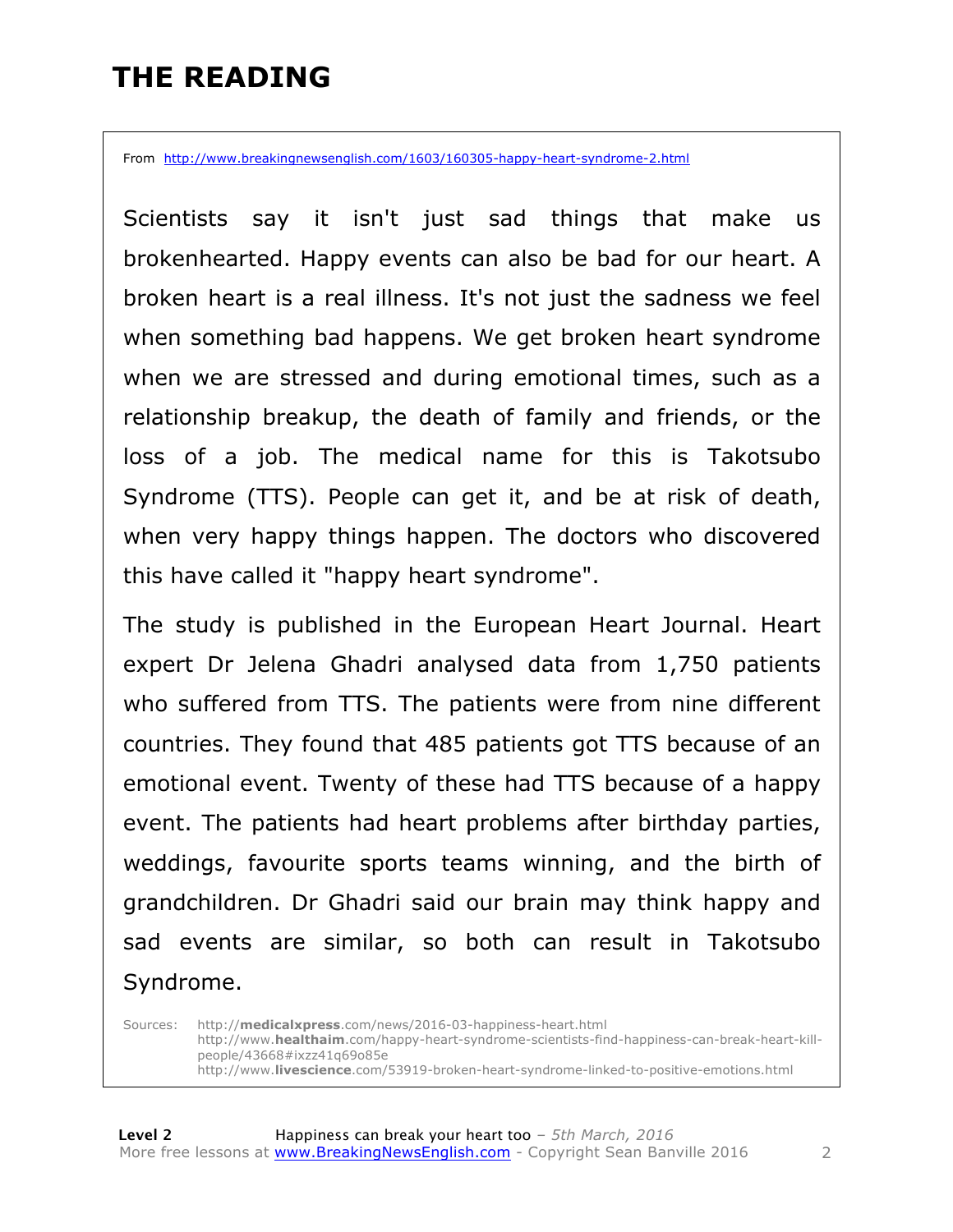# **MATCHING**

From http://www.breakingnewsenglish.com/1603/160305-happy-heart-syndrome-2.html

#### **PARAGRAPH ONE:**

| 1. | A broken heart                     | a.             | Takotsubo Syndrome     |
|----|------------------------------------|----------------|------------------------|
| 2. | the sadness we feel when something | b.             | breakup                |
| 3. | during emotional                   | $\mathsf{C}$ . | discovered this        |
| 4. | a relationship                     | d.             | bad happens            |
| 5. | The medical name for this is       | e.             | "happy heart syndrome" |
| 6. | be at risk                         | f.             | times                  |
| 7. | The doctors who                    | q.             | is a real illness      |
| 8. | called it                          | h.             | of death               |
|    |                                    |                |                        |

#### **PARAGRAPH TWO:**

| 1. | The study is published in the | a.            | 1,750 patients         |
|----|-------------------------------|---------------|------------------------|
| 2. | analysed data from            | b.            | are similar            |
| 3. | suffered from                 | $C_{\bullet}$ | an emotional event     |
| 4. | patients got TTS because of   | d.            | teams winning          |
| 5. | favourite sports              | e.            | in Takotsubo Syndrome  |
| 6. | the birth of                  | f.            | European Heart Journal |
| 7. | happy and sad events          | g.            | <b>TTS</b>             |
| 8. | both can result               | h.            | grandchildren          |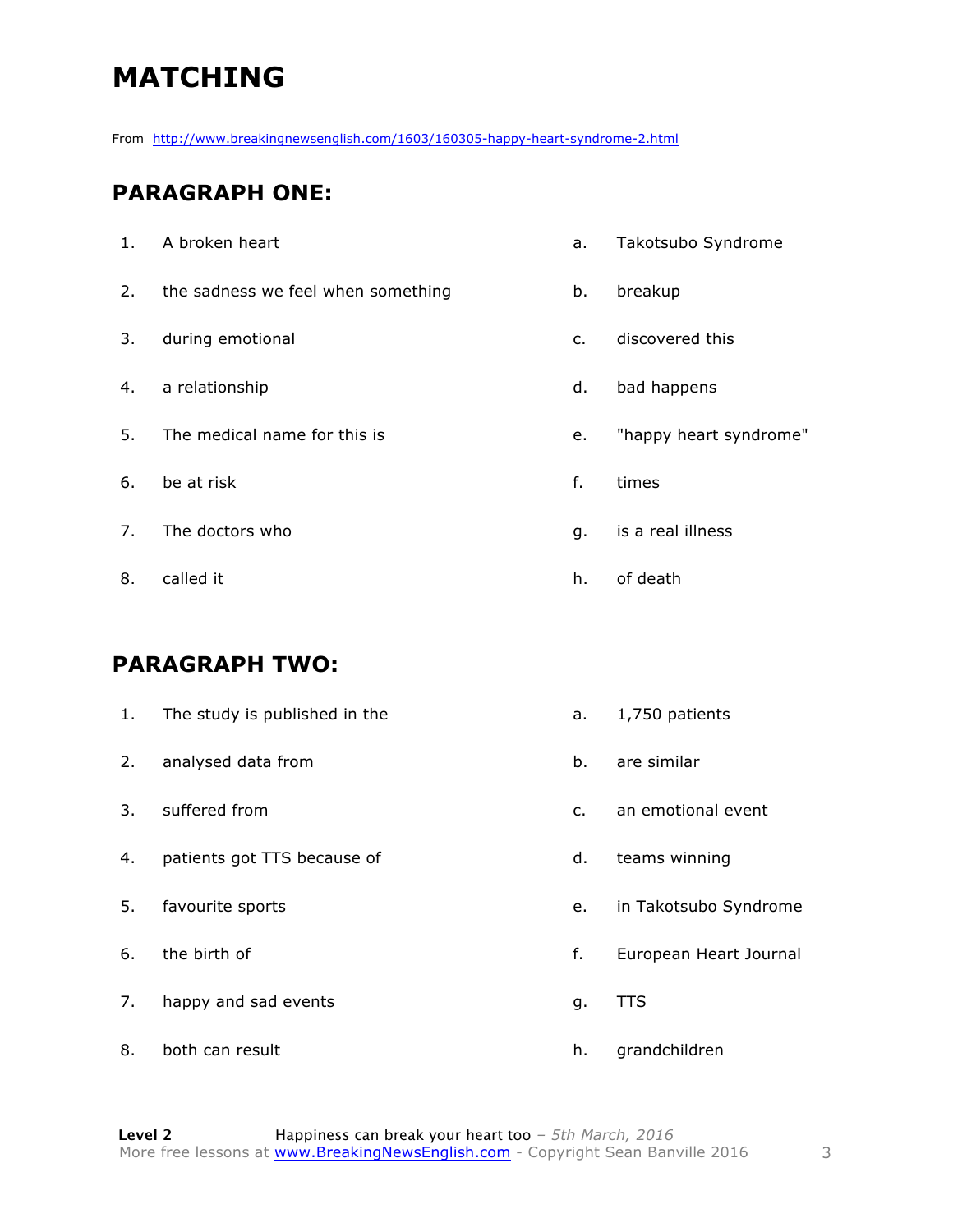## **LISTEN AND FILL IN THE GAPS**

From http://www.breakingnewsenglish.com/1603/160305-happy-heart-syndrome-2.html

Scientists (1) \_\_\_\_\_\_\_\_\_\_\_\_\_\_\_\_\_\_\_\_\_\_\_\_ sad things that make us brokenhearted. Happy events can (2) \_\_\_\_\_\_\_\_\_\_\_\_\_\_\_\_\_\_\_ our heart. A broken heart is a real illness. It's not just the sadness we feel when (3) \_\_\_\_\_\_\_\_\_\_\_\_\_\_\_\_\_\_\_\_\_\_\_\_. We get broken heart syndrome when we are stressed and during emotional times, such as a (4) \_\_\_\_\_\_\_\_\_\_\_\_\_\_\_\_\_\_\_\_\_\_, the death of family and friends, or the loss of a job. The medical name for this is Takotsubo Syndrome (TTS). People can get it, and (5) \_\_\_\_\_\_\_\_\_\_\_\_\_\_\_\_\_\_\_, when very happy things happen. The doctors who discovered this have called it "(6) \_\_\_\_\_\_\_\_\_\_\_\_\_\_\_\_\_\_\_".

The study (7) \_\_\_\_\_\_\_\_\_\_\_\_\_\_\_\_\_\_\_\_\_\_\_\_\_the European Heart Journal. Heart expert Dr Jelena Ghadri analysed data from 1,750 patients who suffered from TTS. The (8) \_\_\_\_\_\_\_\_\_\_\_\_\_\_\_\_\_\_\_ nine different countries. They found that (9) \_\_\_\_\_\_\_\_\_\_\_\_\_\_\_\_\_\_\_ TTS because of an emotional event. Twenty of these had TTS because of a happy event. The patients (10) \_\_\_\_\_\_\_\_\_\_\_\_\_\_\_\_\_\_\_\_\_\_ after birthday parties, weddings, favourite sports teams winning, and the (11) \_\_\_\_\_\_\_\_\_\_\_\_\_\_\_\_\_\_\_. Dr Ghadri said our brain may think happy and sad events are similar, (12) \_\_\_\_\_\_\_\_\_\_\_\_\_\_\_\_\_\_\_ in Takotsubo Syndrome.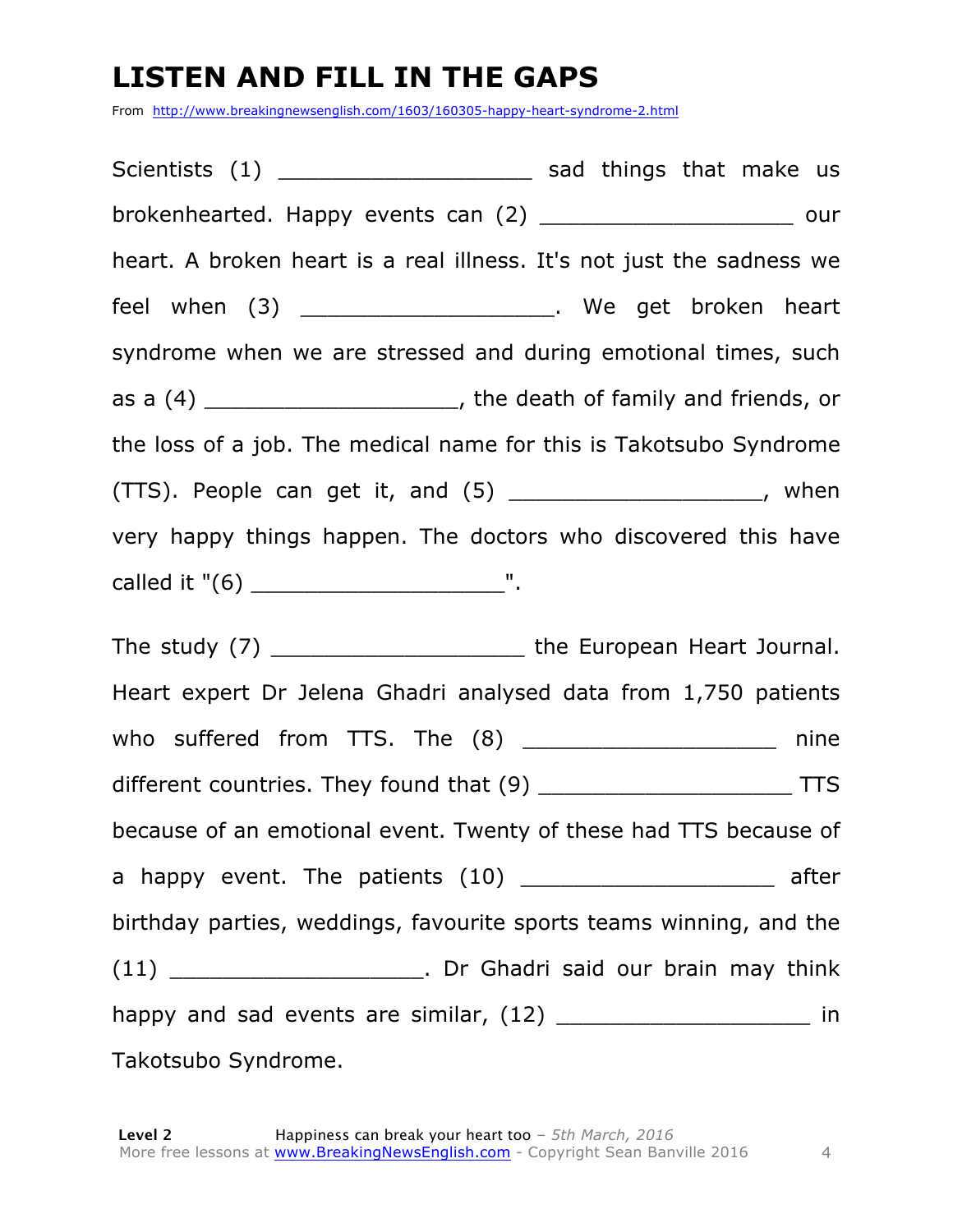# **PUT A SLASH ( / )WHERE THE SPACES ARE**

From http://www.breakingnewsenglish.com/1603/160305-happy-heart-syndrome-2.html

Scientistssayitisn'tjustsadthingsthatmakeusbrokenhearted.Happy eventscanalsobebadforourheart.Abrokenheartisarealillness.It'snotj ustthesadnesswefeelwhensomethingbadhappens.Wegetbrokenhea rtsyndromewhenwearestressedandduringemotionaltimes,suchasar elationshipbreakup,thedeathoffamilyandfriends,orthelossofajob.Th emedicalnameforthisisTakotsuboSyndrome(TTS).Peoplecangetit,a ndbeatriskofdeath,whenveryhappythingshappen.Thedoctorswhodi scoveredthishavecalledit"happyheartsyndrome".Thestudyispublish edintheEuropeanHeartJournal.HeartexpertDrJelenaGhadrianalysed datafrom1,750patientswhosufferedfromTTS.Thepatientswerefrom ninedifferentcountries.Theyfoundthat485patientsgotTTSbecauseof anemotionalevent.TwentyofthesehadTTSbecauseofahappyevent.T hepatientshadheartproblemsafterbirthdayparties,weddings,favouri tesportsteamswinning,andthebirthofgrandchildren.DrGhadrisaidou rbrainmaythinkhappyandsadeventsaresimilar,sobothcanresultinTa kotsuboSyndrome.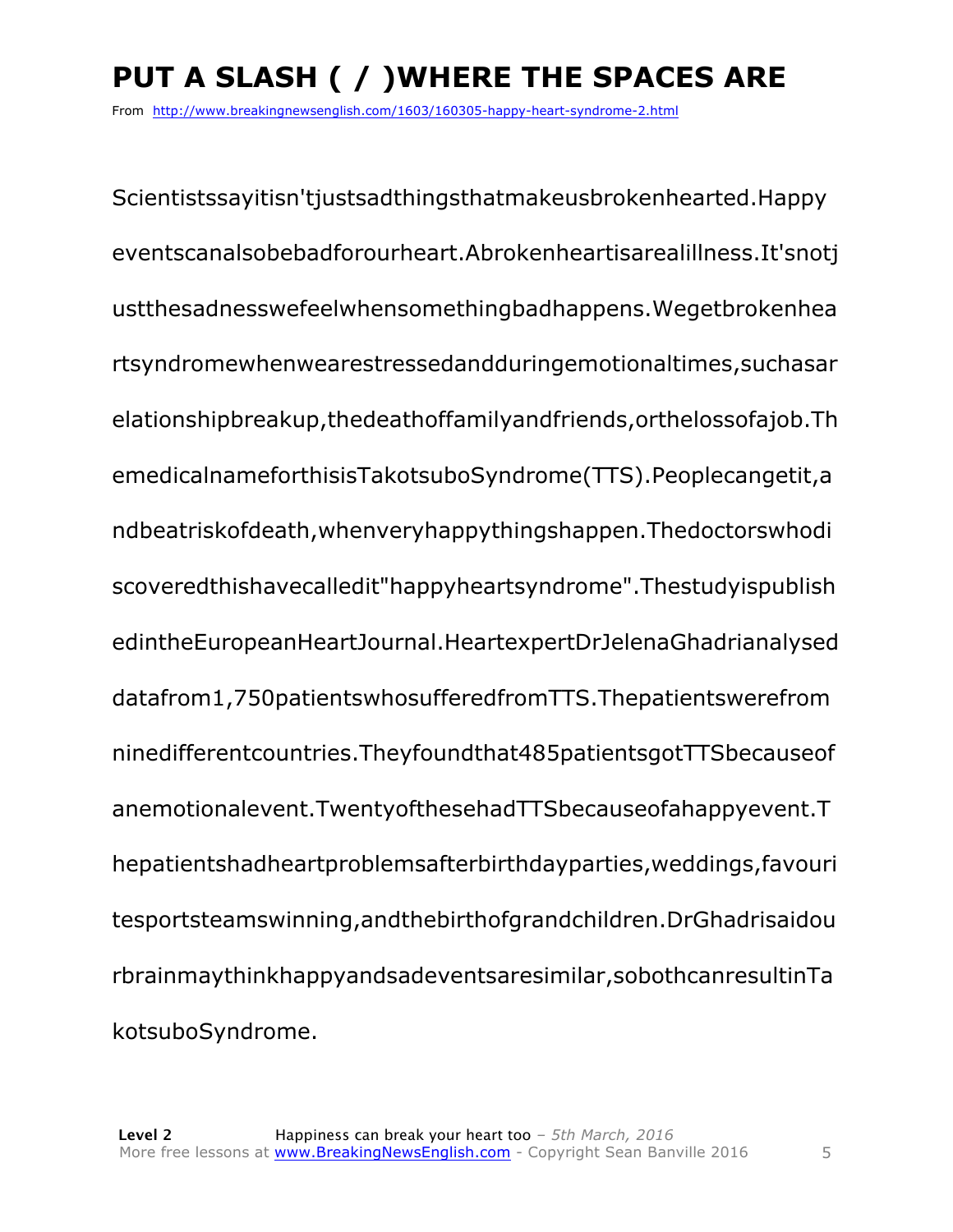### **WRITE QUESTIONS & ASK YOUR PARTNER(S)**

Student A: Do not show these to your speaking partner(s).

| a) |  |  |
|----|--|--|
| b) |  |  |
| c) |  |  |
| d) |  |  |
| e) |  |  |
| f) |  |  |
| g) |  |  |
| h) |  |  |
|    |  |  |

Happiness can break your heart too - 5th March, 2016 More free lessons at www.BreakingNewsEnglish.com

# **WRITE QUESTIONS & ASK YOUR PARTNER(S)**

Student B: Do not show these to your speaking partner(s).